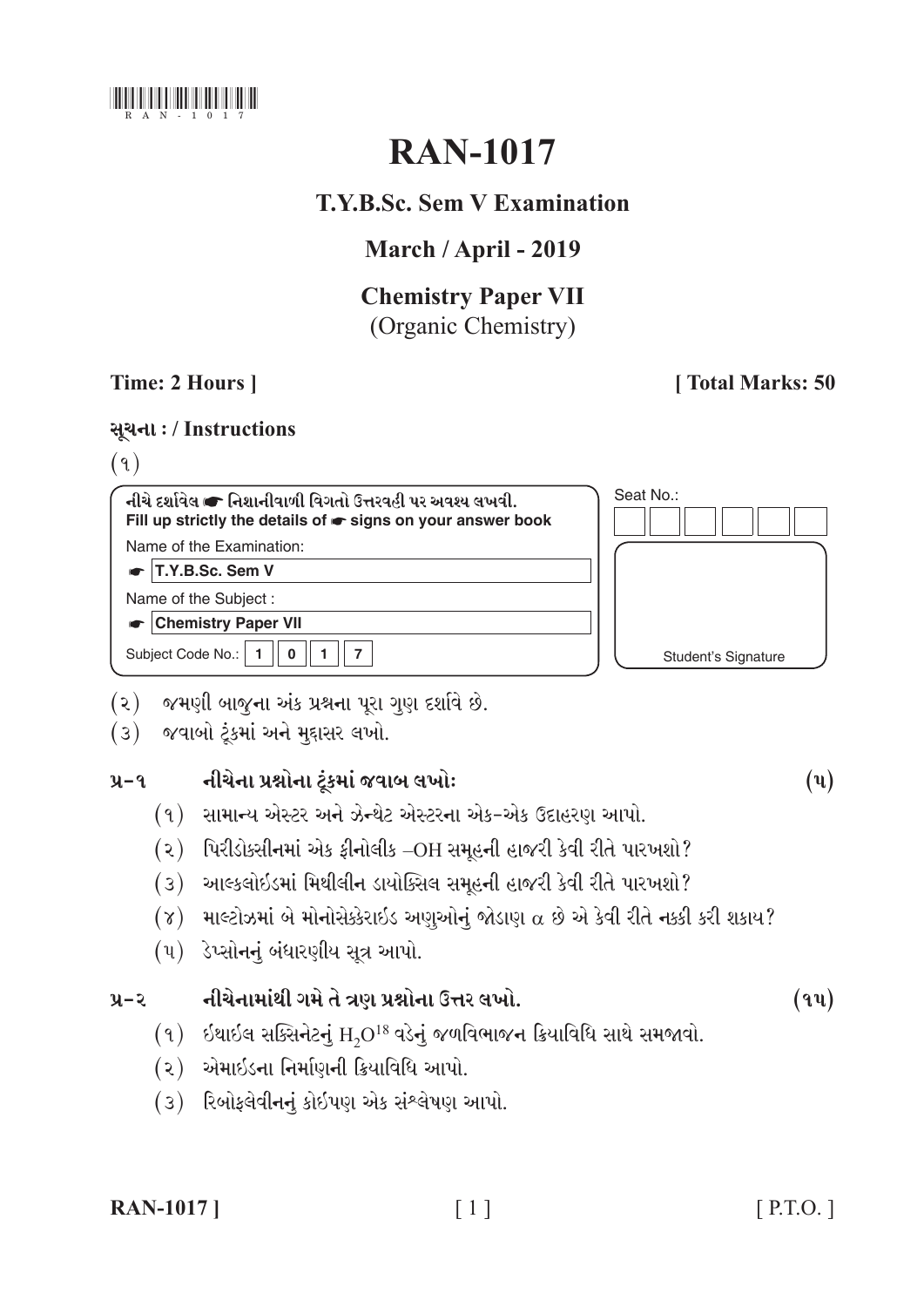- (૪) પૂરવાર કરો : થાયરોક્સીન ઇથર કેન્દ્ર ધરાવતો  $\alpha$ -એમિનો એસિડ છે.
- (१) ' $B_{AT}$ <sup>2</sup>' प्रક્રિયાની ક્રિયાવિધિ સમજાવો.

#### નીચેનામાંથી ગમે તે ત્રણ પ્રશ્નોના ઉત્તર લખો.  $y - 3$

- (૧) પાપાવેરીનની અનુક્રમે ઠંડા-મંદ KMnO<sub>4</sub> તથા ગરમ KMnO<sub>4</sub> સાથેની પ્રક્રિયાઓ સૂત્રબદ્ધ કરી અનુમાન તારવો.
- (२) નિકોટીનનું બંધારણ નક્કી કરવામાં પાઇનર પ્રક્રિયાની અગત્યતા સમજાવો.
- (૩) લેક્ટોઝના બંધારણમાં ઓક્સિડેશન, મિથાઈલેશન અને જળવિભાજન પ્રક્રિયાની અગત્યતા સમજાવો.
- $(\gamma)$   $\beta$ -એમિલોઝનું બંધારણ સમજાવો.
- આલ્કલોઇડમાં હાજર –N-CH<sub>3</sub> સમૂહની હાજરી નક્કી કરવાની તથા પરિમાપન  $(\mathfrak{y})$  (a) કરવાની હર્ઝિંગ મેયર પદ્ધતિ સમજાવો.
	- માલ્ટોઝનું બંધારણ નક્કી કરવા માટે ઝેમ્પેલેનનું કાર્ય સમજાવો.  $(h)$

#### નીચેનામાંથી ગમે તે ત્રણ પ્રશ્નોના ઉત્તર લખો.  $u - x$

- (१) ડાયાઝેપામનું સંશ્લેષણ તથા ઉપયોગો આપો.
- (૨) પાપયરીમિથેમાઇનનું સંશ્લેષણ તથા ઉપયોગો આપો.
- (3) પેપ્ટાઇડના સંશ્લેષણની મેરિકિલ્ડ પદ્ધતિ વર્ણવો.
- (૪) પેપ્ટાઇડ અણુના N- અંતિમ સમૂહ નક્કી કરવાની સેન્ગરની રીત વર્ણવો.
- (૫) (a) વિવિધ દૈહિક તંત્રો પર અસર કરતાં ઔષધો પૈકી કોઈપણ બે ઉપવર્ગો એક એક ઉદાહરણ સહિત આપો.
	- (b) પ્રોટીનનું પ્રાથમિક બંધારણ સમજાવો.

### **ENGLISH VERSION**

#### Answer the following questions in short.  $Q:1$

- (1) Give one illustration each of common ester and xanthate ester.
- (2) How will you detect the presence of a phenolic -OH group in pyridoxine?
- (3) How will you detect the presence of methylene dioxyl group in an alkaloid?
- (4) How can it be determined that the linkage of two monosaccharide molecules in maltose is  $\alpha$ ?
- (5) Give structural formula of dapsone.

 $(9y)$ 

 $(9y)$ 

 $\vert 5 \vert$